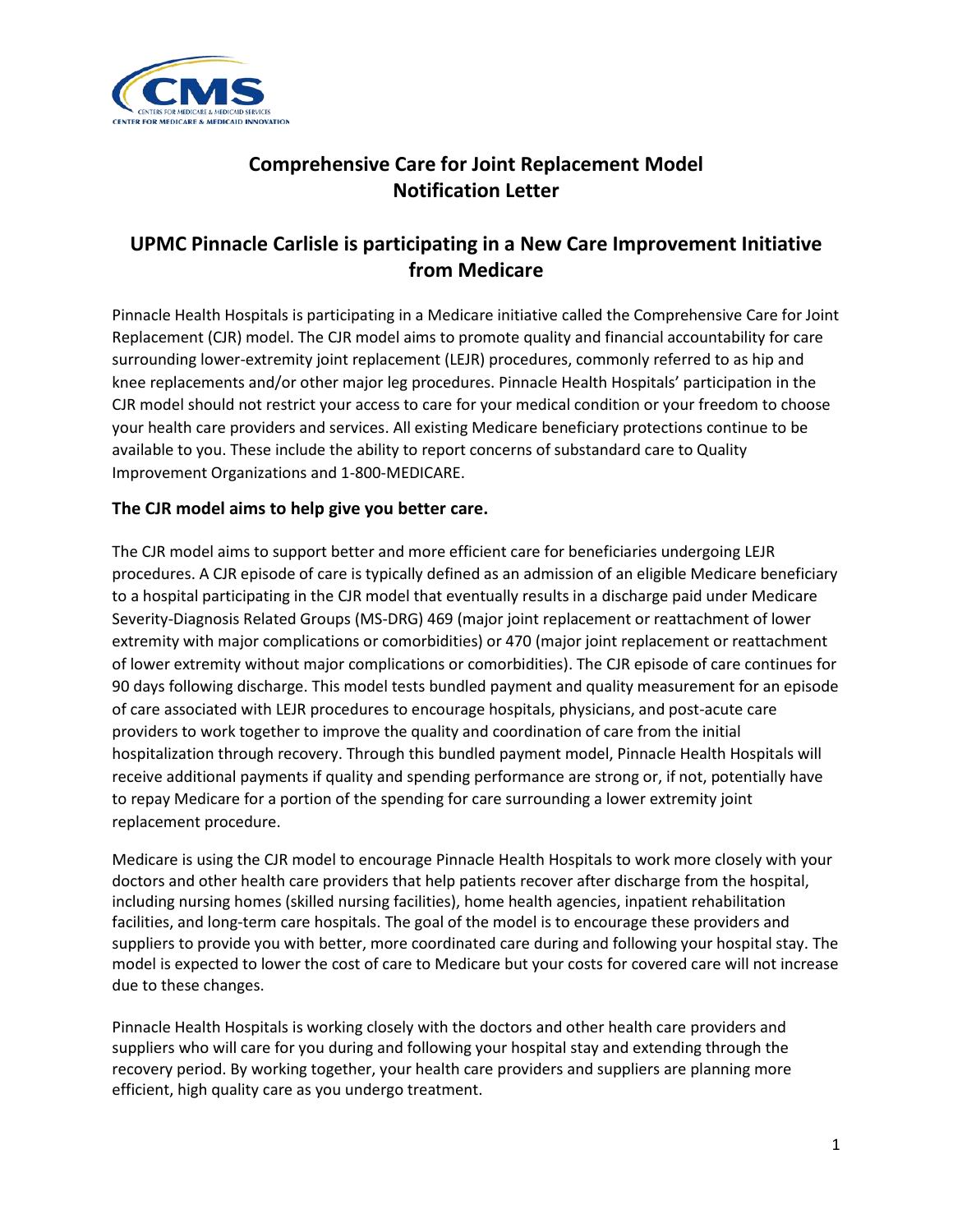

Medicare will monitor your care to ensure you and others are receiving high quality care.

Pinnacle Health Hospitals entered into financial arrangements with collaborating health care providers and suppliers who are engaged in care redesign with the hospital and who may furnish health care services to you during your episode of care. Under these agreements, Pinnacle Health Hospitals may share payments received from Medicare as a result of reduced episode spending and hospital internal cost savings with collaborating providers and suppliers. Pinnacle Health Hospitals may also share financial accountability for increased episode spending with collaborating providers and suppliers.

The following list includes health care providers and suppliers that have established a collaborator agreement with Pinnacle Health Hospitals in order to share in financial rewards and/or losses in the CJR model: (see enclosed list of Pinnacle Health Hospitals' CJR Collaborators).

Additionally, the following website,<http://www.pinnaclehealth.org/>cjr, includes this list of health care providers and suppliers that have established a collaborator agreement with Pinnacle Health Hospitals.

#### **It's your choice which hospital, doctor, or other providers you use.**

You have the right to choose which hospital, doctor, or other post-hospital stay health care provider you use.

- To find a different doctor, visit Medicare's Physician Compare website, [http://www.medicare.gov/physiciancompare,](http://www.medicare.gov/physiciancompare) or call 1-800-MEDICARE (1-800-633-4227). TTY users should call 1-877-486-2048.
- To find a different hospital, visi[t http://www.hospitalcompare.hhs.gov/](http://www.hospitalcompare.hhs.gov/) or call 1-800-MEDICARE (1-800-633-4227). TTY users should call 1-877-486-2048.
- To find a different skilled nursing facility, visit Medicare's Nursing Home Compare website, [http://www.medicare.gov/nursinghomecompare,](http://www.medicare.gov/nursinghomecompare) or call 1-800-MEDICARE (1-800-633-4227). TTY users should call 1-877-486-2048.
- To find a different home health agency, visit Medicare's Home Health Agency Compare website, [http://www.medicare.gov/homehealthcompare,](http://www.medicare.gov/homehealthcompare) or call 1-800-MEDICARE (1-800-633-4227). TTY users should call 1-877-486-2048.
- If you believe that your care is adversely affected or have concerns about substandard care, you may call 1-800-MEDICARE or contact your state's Quality Improvement Organization by going to: [http://www.qioprogram.org/contact-zones.](http://www.qioprogram.org/contact-zones)

For an explanation of how patients can access their health care records and beneficiary claims data, please visit [https://www.healthit.gov/patients-families/blue-button/about-blue-button.](https://www.healthit.gov/patients-families/blue-button/about-blue-button)

#### **Get more information**

If you have questions or want more information about the Comprehensive Care for Joint Replacement (CJR) model, call PinnacleHealth's Vice President of Orthopedic Services, Vicki Marth, at 717-782-5787 or call 1-800-MEDICARE. You can also find additional information at [https://innovation.cms.gov/initiatives/cjr.](https://innovation.cms.gov/initiatives/cjr)